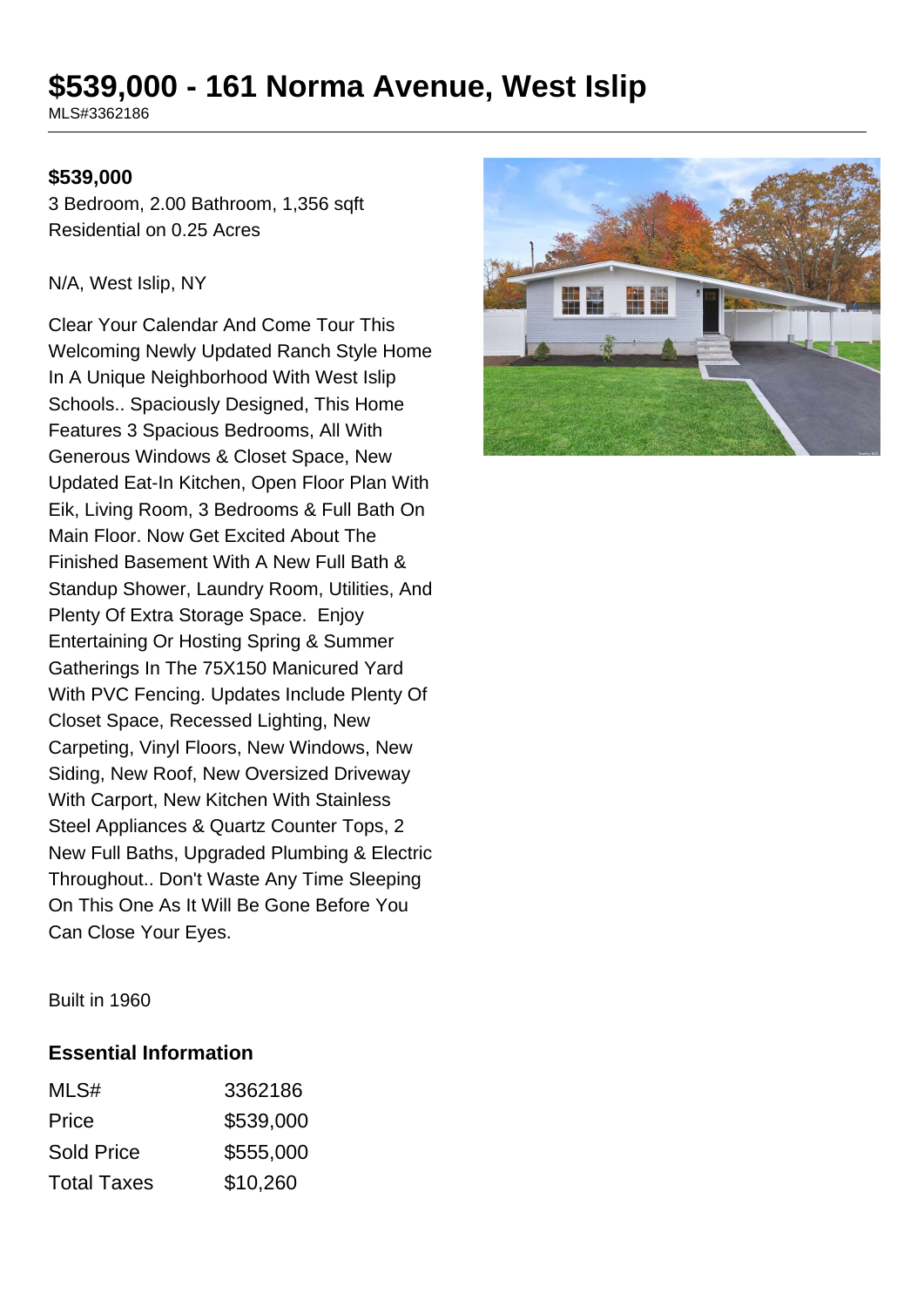| <b>Bedrooms</b>           | 3                              |
|---------------------------|--------------------------------|
| <b>Bathrooms</b>          | 2.00                           |
| <b>Full Baths</b>         | 2                              |
| <b>Square Footage</b>     | 1,356                          |
| Lot Square Footage 10,890 |                                |
| Acres                     | 0.25                           |
| <b>Year Built</b>         | 1960                           |
| <b>Type</b>               | Residential                    |
| Sub-Type                  | <b>Single Family Residence</b> |
| <b>Style</b>              | Ranch                          |
| <b>Status</b>             | Closed                         |

# **Community Information**

| Address      | 161 Norma Avenue |
|--------------|------------------|
| Subdivision  | N/A              |
| City         | West Islip       |
| County       | <b>Suffolk</b>   |
| <b>State</b> | NΥ               |
| Zip Code     | 11795            |

# **Amenities**

| <b>Features</b> | Level, Near Public Transit                       |
|-----------------|--------------------------------------------------|
| Parking         | Private, Carport, Covered, No Garage, Off Street |
| Garages         | Private, Carport, Covered, No Garage, Off Street |

### **Interior**

| Interior                 | <b>Wall To Wall Carpet</b>                                                                      |
|--------------------------|-------------------------------------------------------------------------------------------------|
| <b>Interior Features</b> | Master Downstairs, 1st Floor Bedrm, Den/Family Room, Eat-in Kitchen,<br><b>Granite Counters</b> |
| Appliances               | Dishwasher, Oven, Refrigerator                                                                  |
| Heating                  | Oil, See Remarks                                                                                |
| Cooling                  | <b>None</b>                                                                                     |
| Has Basement             | Yes                                                                                             |
| <b>Basement</b>          | Finished, Full                                                                                  |

## **Exterior**

| Exterior        | Frame, Brick, Vinyl Siding |
|-----------------|----------------------------|
| Lot Description | Level, Near Public Transit |
| <b>Windows</b>  | <b>New Windows</b>         |